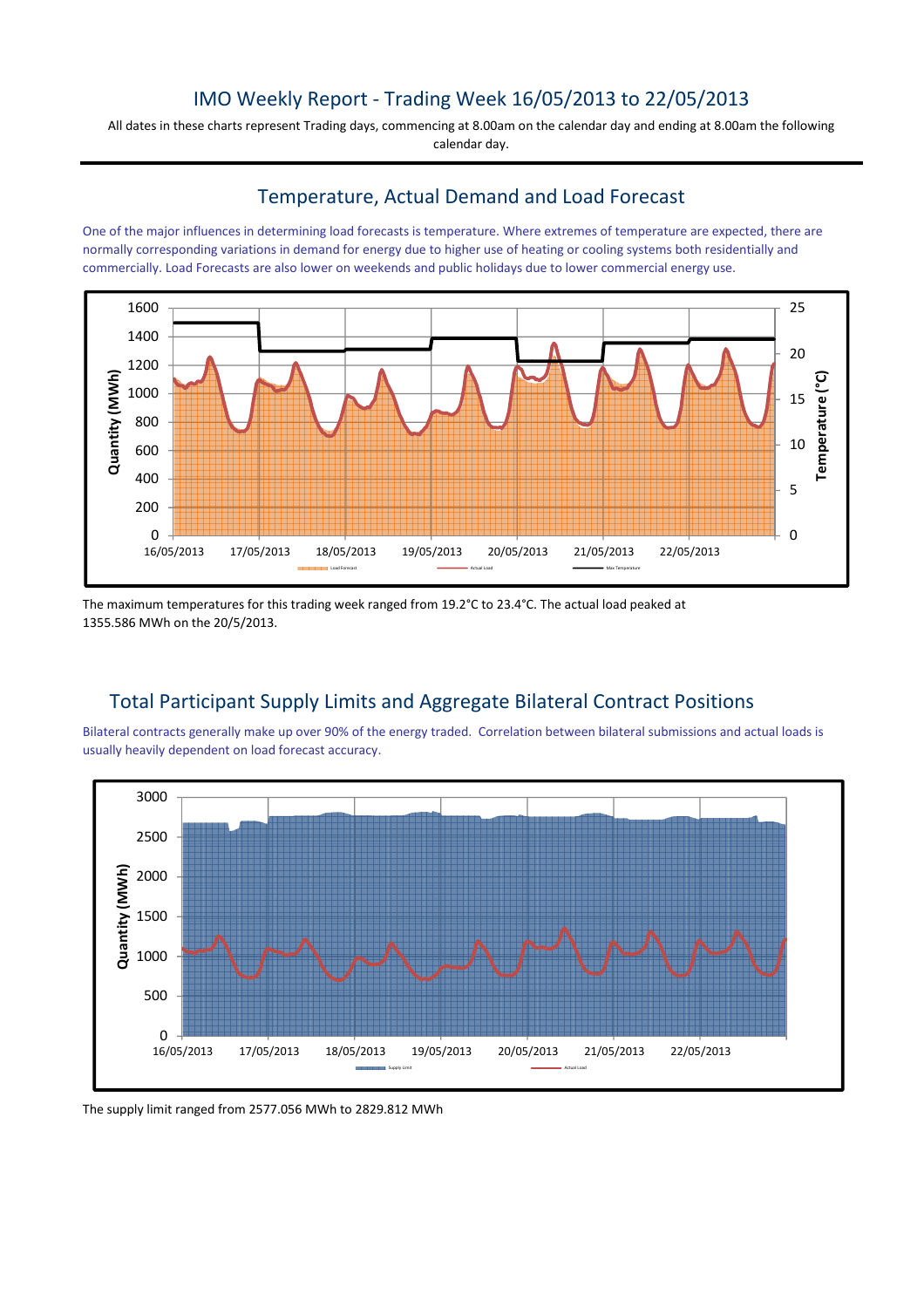#### Net Balancing Market Trades

Bilateral contracts and STEM trading are generally based on the forecast energy requirements of Participants. When the forecast requirements are higher or lower than the actual requirements for a day, this Market energy must be bought and sold in the balancing mechanism. This graph shows the estimated net balancing trades.



The majority of the balancing activity this week occurred within Balancing Supply. The maximum balancing demand for the week reached 122.799 MWh on the 21/5/2013. The maximum balancing supply for the week reached -121.939 MWh on the 16/5/2012.

# Total Traded Energy

This chart represents a comparison between the total net energy that is traded in Bilateral Contracts, the STEM and the balancing mechanism. Balancing Supply represents cases in which the total contract position is greater than the demand and customers must supply energy back to balancing. Balancing Demand represents cases in which the total contract position is less than the demand and customers must purchase energy from balancing.



Total balancing supply equalled -7380.96 MWh whereas total balancing demand equalled 5916.3 MWh. The Total STEM Traded quantity was 25306.504 MWh, with the STEM Clearing Quantity ranging between 12.069 MWh and 163.035 MWh.